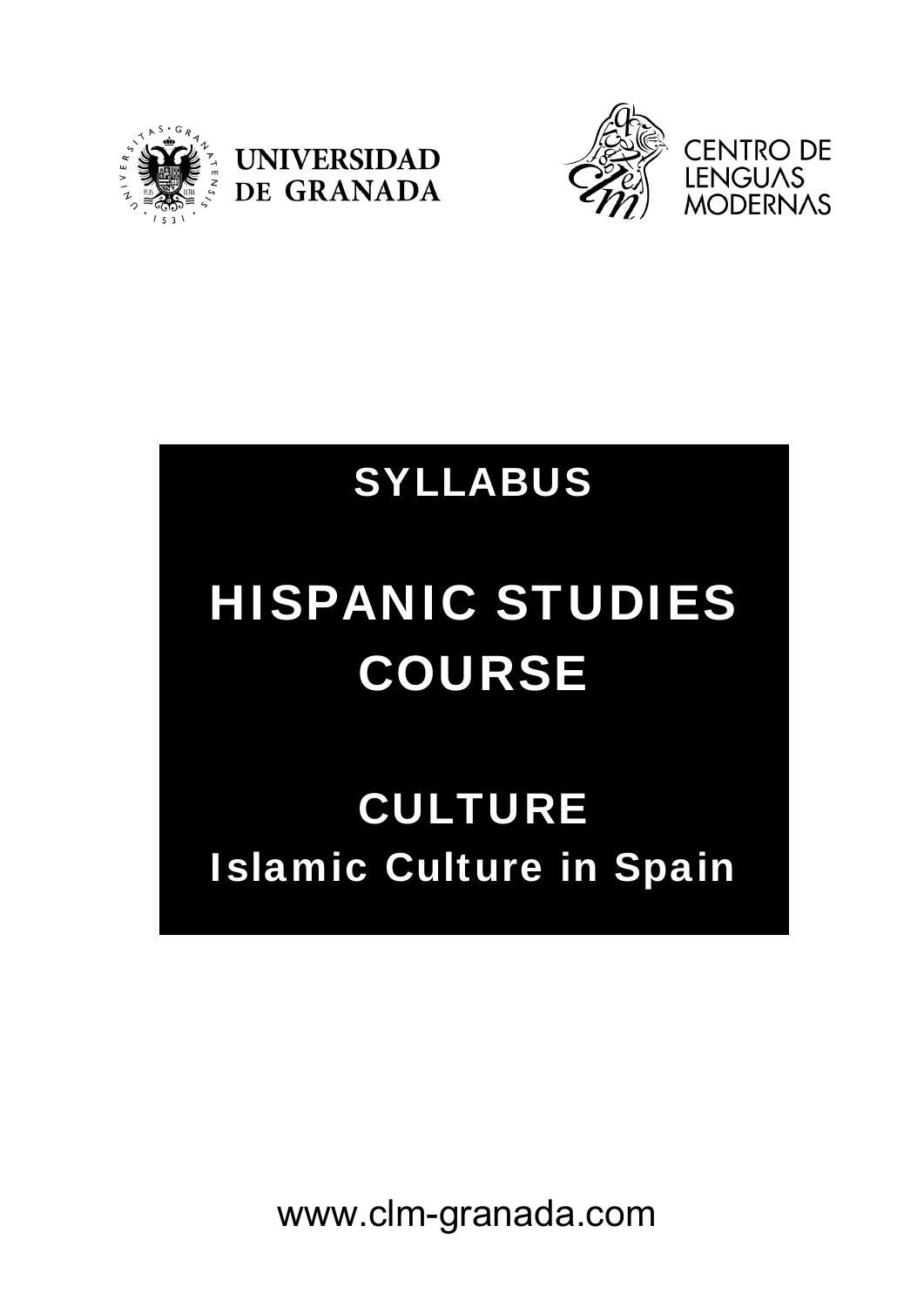### **ISLAMIC CULTURE IN SPAIN**

#### **General description**

 The aims of this course are to explain to the students the history, society, art and other cultural manifestations of al-Andalus from its birth in the year 711 to its disappearance in 1492. But the course will not be limited to this period nor to the geographical frame of al-Andalus. An ample introduction to the Islamic world will be given, and al-Andalus will be related to the Omeya and Abbasi empires and in general the historical evolution of the Islam, the configuration of the Christian kingdoms of the north peninsular will be studied and the course will finish with an introduction to the Mudejars and the Moriscos (Moslem converts to Christianity).

#### **Content**

- Topic 1. Introduction to the Islam world
- Topic 2. The Islamic empire. The invasion of the Iberian peninsula
- Topic 3. The emirate and the caliphate of Córdoba
- Topic 4. The crisis of the caliphate of Córdoba. The taifas kingdoms
- Topic 5. Women, family and love in al-Andalus
- Topic 6.The Almohads and the Almoravids
- Topic 7. The Mudejars: crisis of al-Andalus and Christian expansion
- Topic 8. The Nasrid Kingdom
- Topic 9. The Moslem city of Western Islam. Nasrid Granada
- Topic 10. Images of al-Andalus: culture, science and customs
- Topic 11. End of the Nasrid sultanate
- Topic 12. The Moriscos (Moslem converts to Christianity). The heritage of al-Andalus

#### **Activities**

 As well as class lectures the students will go on two guided visits around historical Granada, both in class time. Students will also give brief talks on topics given by the teacher and they will also listen to some andalusí music. In most of the classes students will view slides.

#### **Assessment**

 Students' assessment will be based on the average mark of two exams (first midterm and final, which will be another mid-term), and to this mark will be added the attendance and pieces of work, up to a maximum of 20%.

### **Bibliography**

- Arié, Rachel, (1982), "España musulmana", en Tuñón de Lara, Manuel (*Historia de España*, vol. III, Barcelona, Labor.
- Arjona Castro, Antonio, (1990), *La sexualidad en la España musulmana*, Córdoba, Universidad.
- Barrios Aguilera, Manuel, (2002), *Granada morisca, la convivencia negada. Historia y textos*, Granada, Editorial Comares.
- Barrucand, Marianne and Bednorz, Achim, (2002), *Arquitectura islámica en Andalucía*, Colonia, Taschen, (primera edición 1992).
- Chejne, Anwar G., (1999), *Historia de la España Musulmana*, Madrid, Cátedra.
- Cruz Hernández, Miguel, (1985), *Historia del pensamiento en al-Andalus*, Sevilla, Biblioteca de cultura Andaluza, (2 vols.).
- Droz, Jacques (coord.), (1984), *Historia general del socialismo. De los orígenes a 1875*, (2 vols.), Barcelona, Destino.
- *El Corán*, Vernet, (1986), Juan, Barcelona, Planeta.
- Grabar, Oleg, (1978), *La Alhambra: iconografía, formas y valores*, Madrid, Alianza.
- Grabar, Oleg, (1988*), La formación del Arte Islámico*, Madrid, Cátedra.
- Guichard, Pierre, (2002), *De la Expansión Árabe a la Reconquista: Esplendor y fragilidad de al-Andalus,* Granada, El legado andalusí.